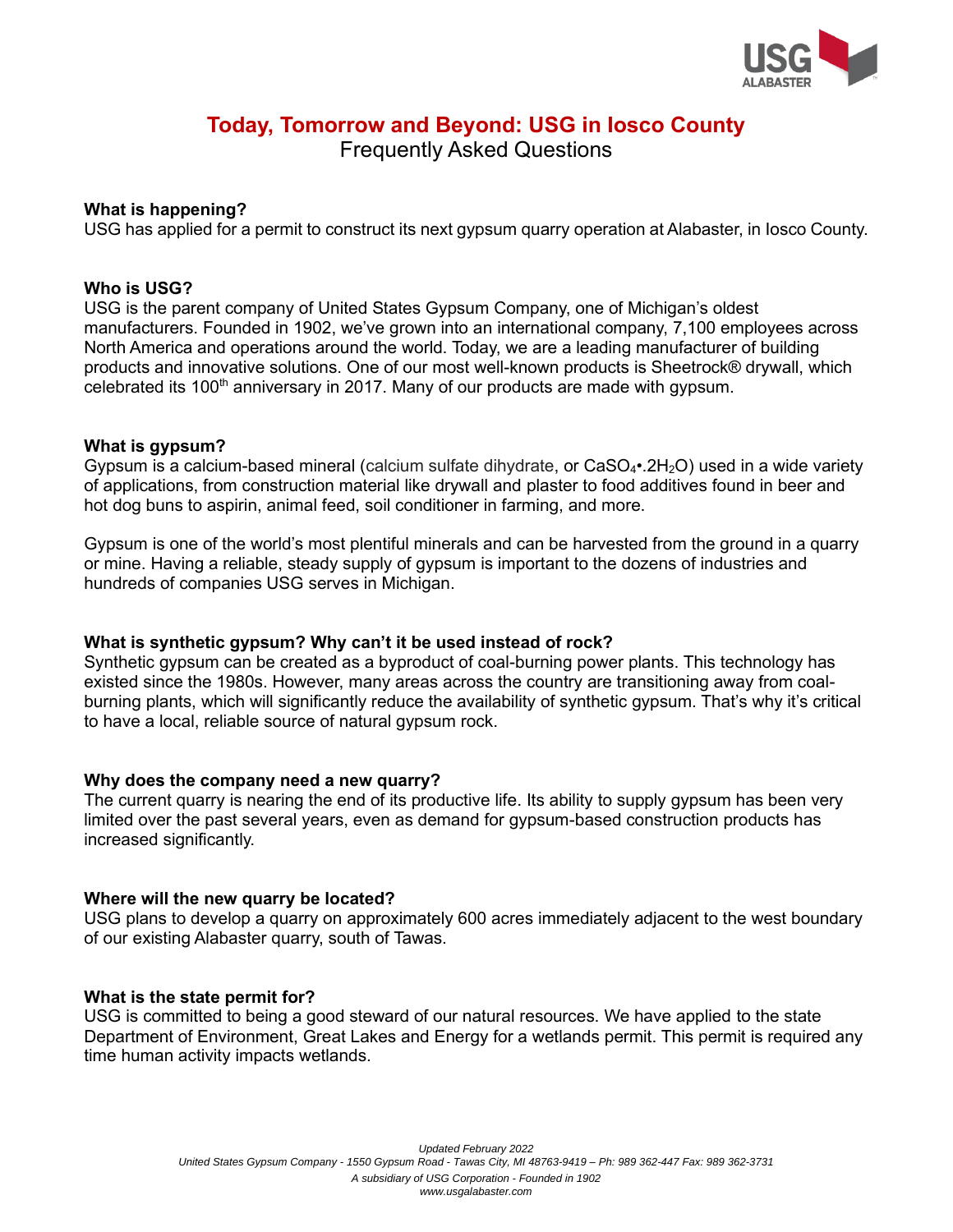

## **What happens without a permit?**

If USG is unable to open a new quarry at Alabaster, it will likely be forced to use imported material until it can identify and create a new quarry someplace else. No other locations in Michigan have demonstrated economically obtainable gypsum.

Closing Alabaster permanently could have economic ramifications beyond Iosco County. The Alabaster quarry serves USG's Detroit factory, which makes Durock® brand cement board and has operated since 1925, as well as a variety of other Michigan businesses.

#### **Why not quarry gypsum away from wetlands?**

Simply put, gypsum occurs where it occurs. It's a mineral located in the ground, so quarries must be developed where the rock is located.

In the case of Iosco County, more of the landscape is wetland than not. The gypsum reserves on USG's property are very high quality – some of the finest in the country. And they occur relatively close to the surface, meaning the challenge of digging down to them is less than it would be in other places.

Siting a quarry that would not impact wetlands in Alabaster is nearly impossible, so the company is working with state regulators on a plan that minimizes wetland disturbance and mitigates the impacts by restoring and protecting wetlands elsewhere in the watershed.

## **What happens when the quarry is finished?**

We will open and use one section of the quarry at a time, lasting for around 50 years. When removal of gypsum deposits is complete, the areas are restored to create wetlands, lakes, prairies and forests. This work is done according to township ordinances and environmental permits. USG has a 116-year track record on the land at Alabaster as visible proof of our commitment to restoring the landscape when the work is done.

#### **Is this mining? How is the gypsum produced from the land?**

The gypsum reserves in Iosco County are close enough to the surface that the process for obtaining them is a quarry operation – different from an underground mine. Surface soils and clays are cleared until the gypsum layer is exposed, and machines similar to road resurfacing equipment essentially mow rows of gypsum approximately 12 inches thick. The materials are crushed and sorted by size on-site and transported by truck to manufacturing operations and other business across Michigan and North America.

#### **Will this process harm the environment?**

No. Gypsum is a very safe mineral, and its removal is a mechanical process that does not use chemicals or create pollution. We uphold very high standards for our quarry operations. The quarry can collect rain and surface water. That water is pumped out of the quarry and passes through a series of lakes before traveling to Lake Huron. We closely monitor the quantity and quality of water and regularly report that data to the State of Michigan. We also monitor dust created by the quarry when there are dry conditions, and take action to suppress the dust and minimize impact to the community.